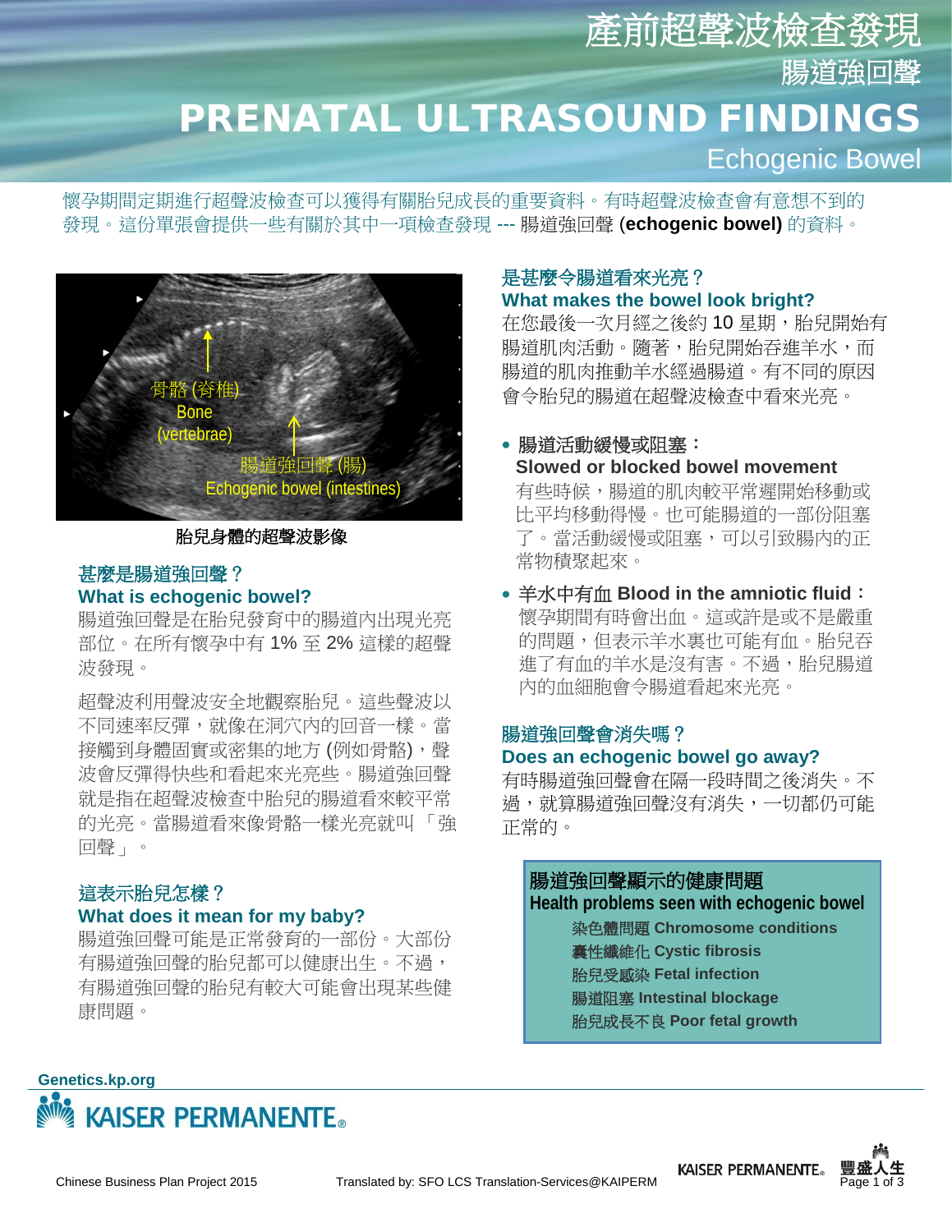## 有腸道強回聲出現健康問題的機會有多少?

## **What is the chance for a health problem with echogenic bowel?**

如果發現胎兒胎兒腸道強回聲,會有較大機會出現健康問題。每一個懷孕都是獨特的,所以每一種健康 問題的風險也是不同。有健康問題的機會視乎確實的超聲波檢查發現、過去的產前測試結果以及您的懷 孕歷史。

| 健康問題類別<br>Type of health problem                                   | 懷孕而有腸道強回聲<br>的據報風險統計<br>Reported risk in pregnancies<br>with echogenic bowel | 有甚麼影響風險的因素?<br>What can influence the risk?         |
|--------------------------------------------------------------------|------------------------------------------------------------------------------|-----------------------------------------------------|
| 染色體問題<br>(例如唐氏綜合症)<br>Chromosome condition<br>(like Down syndrome) | 1%-10%                                                                       | 較大風險: 如果有其它超聲波檢查發現或較<br>大年紀懷孕<br>較小風險: 如果產前篩檢測試結果正常 |
| 囊性纖維化<br>Cystic fibrosis                                           | 1% to 4%                                                                     | 較小風險: 假如您的囊性纖維化載體測試結<br>果正常,或者您並非白種人                |
| 胎兒受感染<br><b>Fetal Infection</b>                                    | 1% to 5%                                                                     | 較大風險: 如果有其它超聲波檢查發現                                  |
| 腸道阻塞<br>Intestinal blockage                                        | 1%                                                                           | 較大風險: 假如腸道看來腫脹或肥大                                   |
| 胎兒成長不良或流產<br>Poor fetal growth or fetal loss                       | 10% to 20%                                                                   | 較大風險:<br>假如產前篩檢指標顯示有懷孕併<br>發症風險                     |

## 我將可以獲得提供特別測試嗎? **Will I be offered special testing?**

可以。我們會提供特別的測試來幫助找出腸道強回聲的原因。提供哪一項特別的測試視乎您的病歷、家 族病歷以及您的超聲波檢查發現。您可能獲提供以下一些或全部的測試:

- 母體血液測試 **Maternal blood tests:** 給您驗血以檢查產前感染、囊性纖維化或染色體風險的機 會。在早期產前檢查中可能已做過其中的一些測試。驗血通常不足以清楚說明胎兒的健康。要確認 產前感染、或者診斷在成長中的胎兒有囊性纖維化或染色體問題,必須進行更多的測試。
- 羊膜穿刺術 **(**抽羊水**) Amniocentesis:** 羊膜穿刺術是用一支幼針抽取小量包圍胎兒的胎水。如適 用,測試胎水可以找出染色體異常、產前感染、和囊性纖維化。這測試有些微風險會引致流產。遺 傳學輔導員會跟您討論更多有關羊膜穿刺術的益處和風險。
- 超聲波檢查 **Ultrasound:** 高解像度 (第二級) 的超聲波檢查仔細檢查胎兒,看看還有沒有其它超聲 波發現或先天缺陷。超聲波可以找出一些先天缺陷,以及監察懷孕期間胎兒的成長。不過,就算用 高解像度的超聲波也並非可以把所有先天缺陷察覺出來。

### **Genetics.kp.org**

![](_page_1_Picture_10.jpeg)

![](_page_1_Picture_13.jpeg)